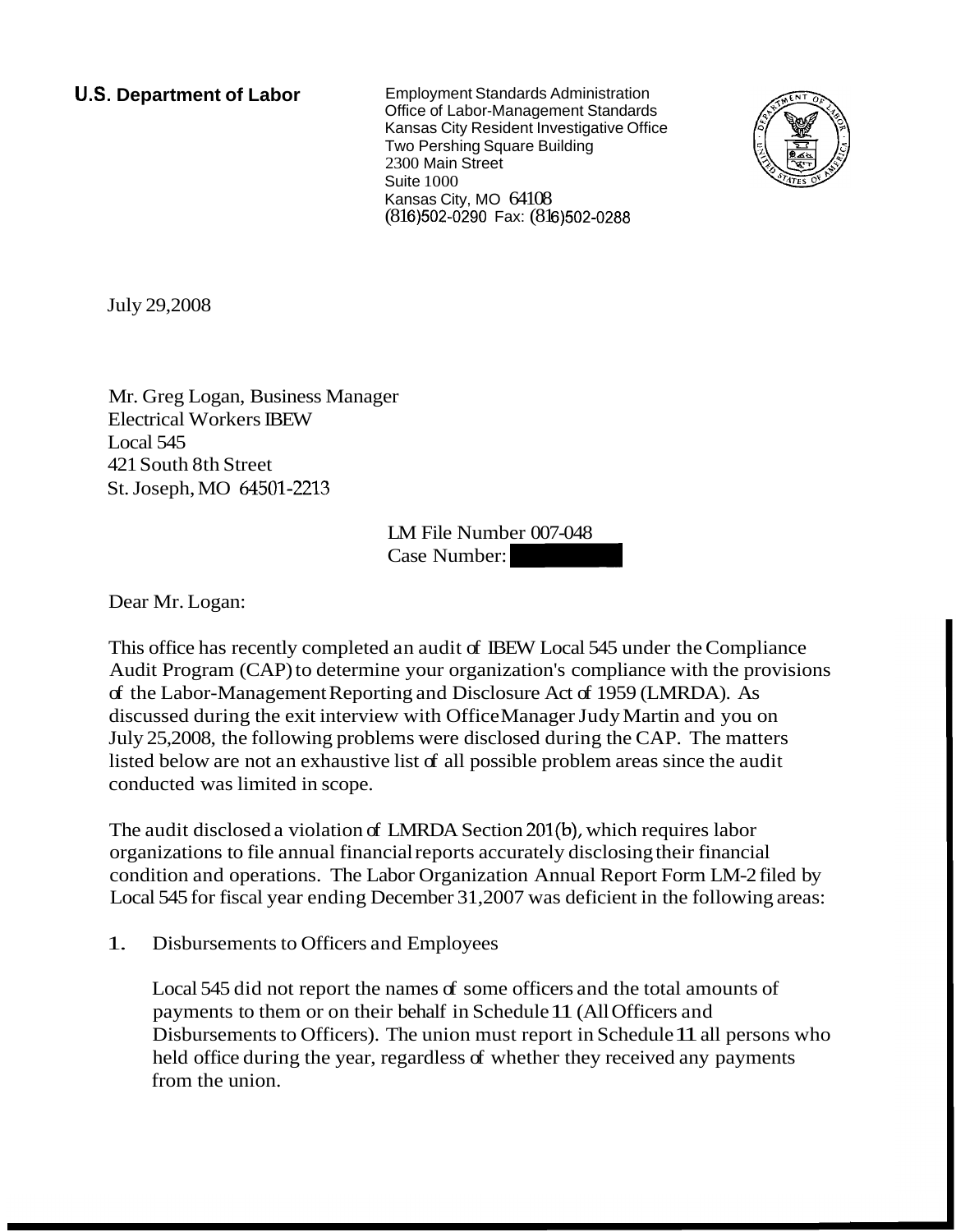Local 545 did not include payments to officers totaling at least \$5,538.25 in Schedule 11 (All Officers and Disbursements to Officers). It appears that the local erroneously reported these payments in Schedules 15 through 19.

The union must report in Column F of Schedules 11 and 12 (Disbursements for Official Business) direct disbursements to officers and employees for reimbursement of expenses they incurred while conducting union business. In addition, the union must report in Column F of Schedules 11 and 12 indirect disbursements made to another party (such as a credit card company) for business expenses union personnel incur. However, the union must report in Schedules 15 through 19 indirect disbursements for business expenses union personnel incur for transportation by public carrier (such as an airline) and for temporary lodging expenses while traveling on union business. The union must report in Column G (Other Disbursements) of Schedules 11 and 12 any direct or indirect disbursements to union personnel for expenses not necessary for conducting union business.

## 2. Automobile Expenses

Local 545 did not include in the amounts reported in Schedule 11 (All Officers and Disbursements to Officers) disbursements for the operation and maintenance of union automobiles totaling at least \$1,345.08.

The LM-2 instructions provide two methods for reporting automobile-related expenses. The union must report in Schedules 11 and 12 direct and indirect disbursements for the operation and maintenance of union owned and leased vehicles and the operation and maintenance of vehicles owned by union personnel (including gasoline, repairs, and insurance). The union may divide the expenses and report them in Columns F and G based on miles driven for union business (supported by mileage logs) compared with miles driven for personal use.

Alternatively, rather than allocating the expenses between Columns F and G, if 50 percent or more of an officer's or an employee's use of a vehicle was for official business, the union may report all of the expenses relative to the vehicle assigned to the officer or employee in Column F of Schedule 11 or 12 with an explanation in Item 69 (Additional Information) that the officer or employee used the vehicle part of the time for personal business. Similarly, if a vehicle assigned to an officer or employee was used less than 50 percent of the time for business, all of the expenses relative to that vehicle may be reported in Column G with an explanation in Item 69 that the officer or employee used the vehicle partly for official business.